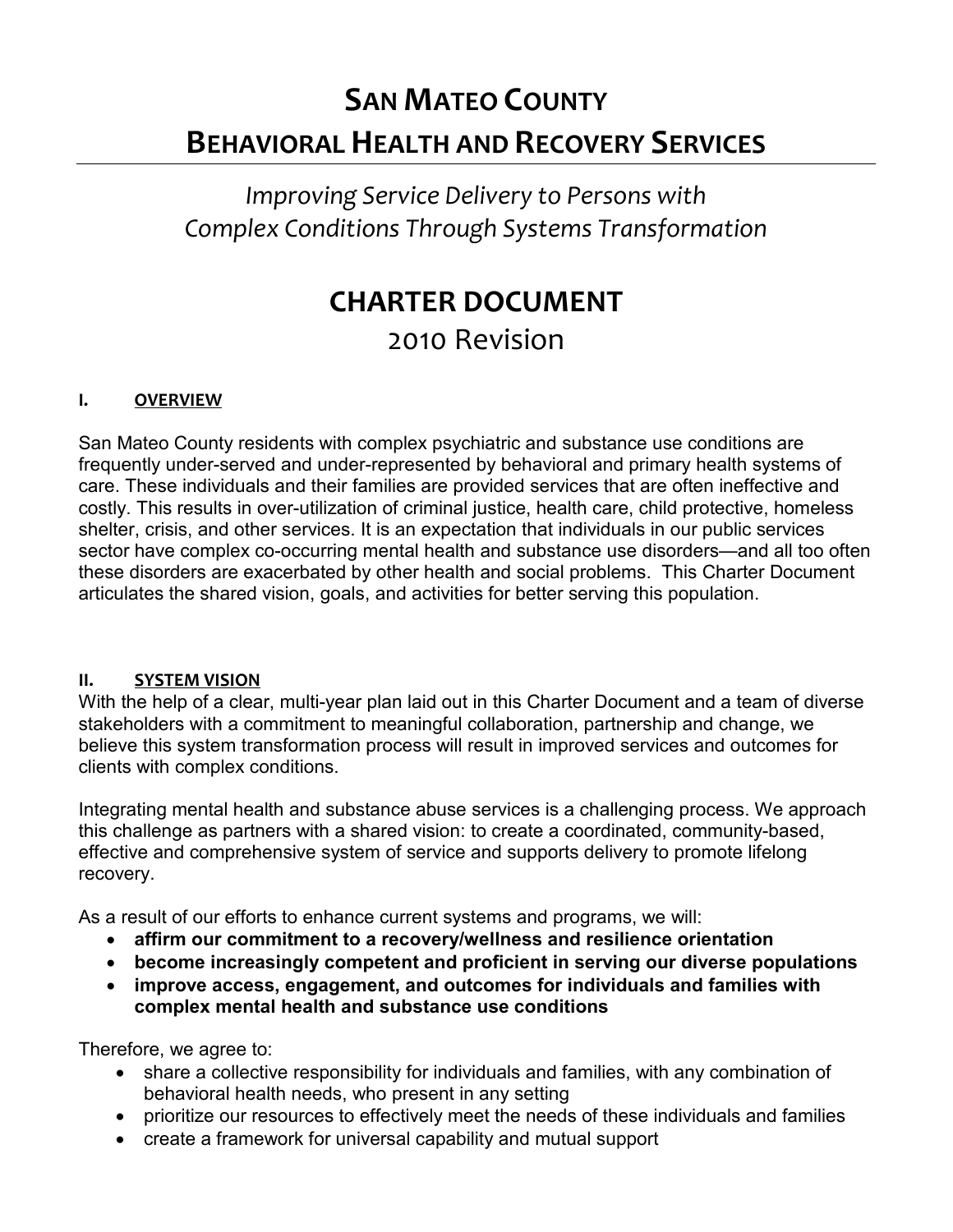- establish a "welcoming", "no wrong door" access system
- accurately assess the complex needs of individuals and their families regardless of their point of access
- seamlessly provide or link individuals to needed services and supports in treatment and the community

To implement our agreements, Behavioral Health and Recovery Services and key stakeholders have agreed to use the Comprehensive, Continuous, Integrated System of Care (CCISC) model for designing systems change. This model is based on clinical consensus best practice principles (Minkoff, 1998, 2000. Minkoff & Cline, 2004) that espouse an integrated mental health and substance abuse treatment philosophy.

Chief among these principles is the understanding that it is the expectation—not the exception, that our clients will have complex/multiple challenges and that any successful initiative to address individuals/families with complex needs must be grounded in hope, resilience, wellness and recovery and respect for the role of culture in the health and healing of individuals, families and communities.

All San Mateo BHRS programs are expected to incorporate the following CCISC principles in their service design and practices in order to increase the system's capability to serve individuals with co-occurring disorders:

- A. Individuals with complex needs are welcomed and engaged.
- B. Cultural responsiveness and consumer and family participation are critical to all aspects of system design and development.
- C. Recovery-oriented, empowering, empathic, hopeful treatment relationships that provide integrated treatment and coordination of care are offered during each episode of care and, for the clients with the most complex problems, continuity of care must be assured across multiple treatment episodes.
- D. Primary locus of responsibility for provision of service (including continuous treatment relationships) can be determined using the four quadrant national consensus model for system level planning, based on high and low severity of psychiatric and substance use disorders. BHRS will organize and coordinate access to systems of care which are consistent with the four quadrant model of service provision.
- E. Individuals and families are engaged in client-centered partnerships balancing necessary care and support with opportunities to make empowered choices. This partnership will create a framework for contingent learning, with an emphasis on strength-based interventions and positive consequences for success. Programs will be developed/evolve to enhance individualized care grounded in clients/participants goals and needs, aspirations and assets
- F. When complex psychiatric and substance conditions co-exist, each disorder should be considered primary, and integrated treatment is critical.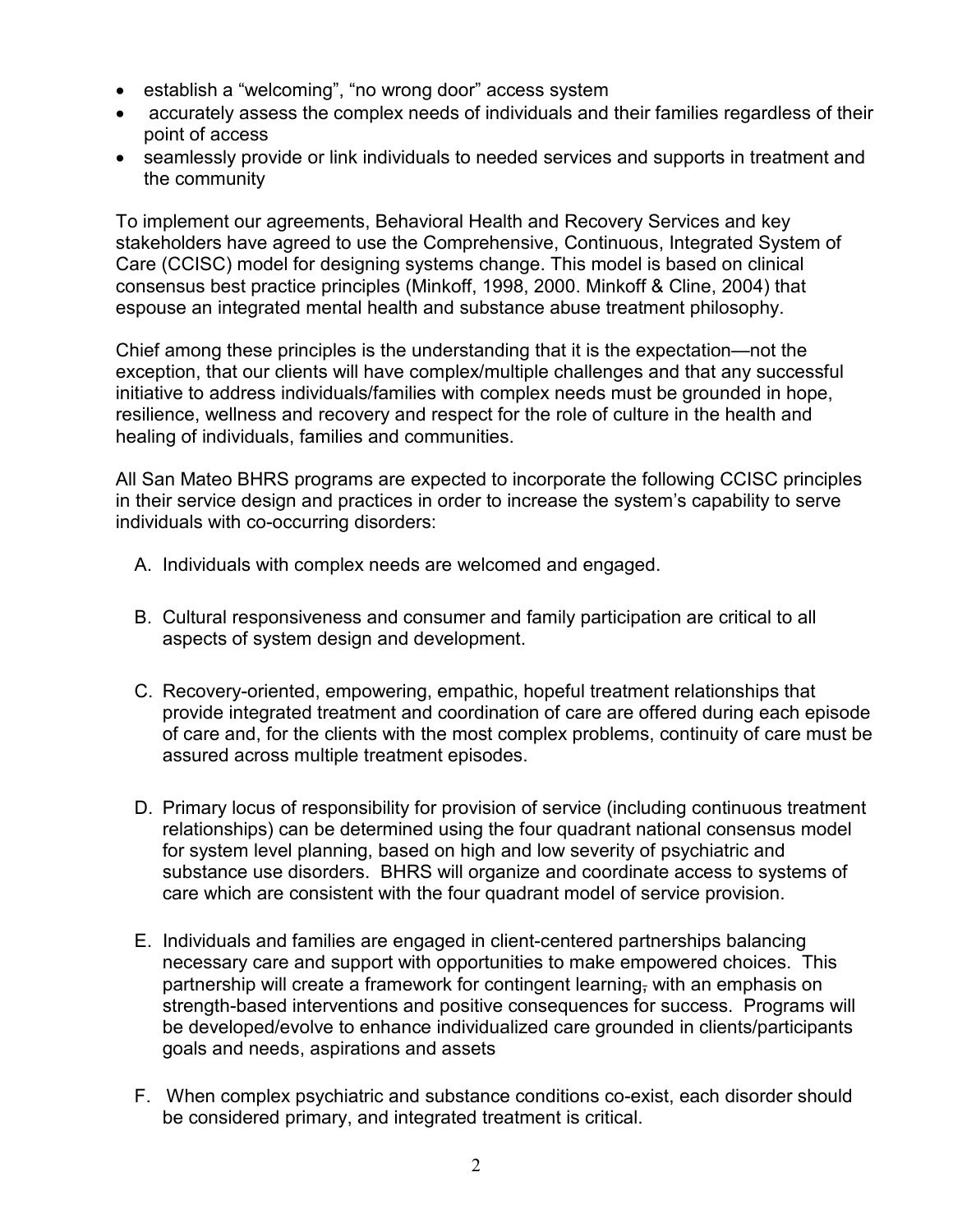- G. Mental illness and substance use disorders are both examples of bio-psychosocial disorders that can be understood using a disease and recovery model. These disorders have parallel phases of recovery (acute stabilization, engagement and motivational enhancement, prolonged stabilization and relapse prevention, rehabilitation and growth) and stages of change. Treatment must be matched not only to the diagnosis, but also to the phase of recovery and the stage of change. Appropriately matched interventions may occur at almost any level of care.
- H. There is no single "correct" or "one size fits all" co-occurring disorders program or intervention. For each client, treatment matching and planning must consider level-ofneed (the four quadrant model), diagnosis, disability, strengths/supports, problems/contingencies, phase of recovery, and stage of change. Consequently, each program may provide treatment programming that is uniquely tailored and matched to individual and family needs,
- I. Treatment and recovery outcomes must be individualized, recovery/resilience oriented, and culturally appropriate, and consider reduction in harm, movement through stages of change, a reduction in substance use or psychiatric symptoms, improvement in disease/disability management skills and treatment adherence.
- J. We are working together to develop a shared understanding and common language between all services within the BHRS system; this is critical to insure consistency and to achieve our vision and goals<sup>1</sup>

## **IV. PROJECT CORE CHARACTERISTICS**

l.

Use of the CCISC in the first three years (2006-09) of the change process, will address quality management (QM) and improvement at all levels of San Mateo BHRS services, including management, clinical program leadership service providers, and clinicians. This project will have the following core characteristics:

- *A.* Representatives of all stakeholders in the San Mateo County behavioral health and primary care delivery system shall be included with the expectation of each component achieving, at a minimum, culturally competent, recovery oriented, complexity capable standards.
- B. The initial plan to become complexity capable shall be based upon existing operational resources and may be maximized by developing the capacity to provide reimbursable integrated treatment.

 $1$ . Historically there are concepts that have had different meanings depending upon the system and context of their use. Over time it is our intent to clarify terminology and concepts including but not limited to; "wellness", "recovery", "abstinence", "harm reduction" "personal responsibility", "cultural competency", "treatment success", and "continuity of care".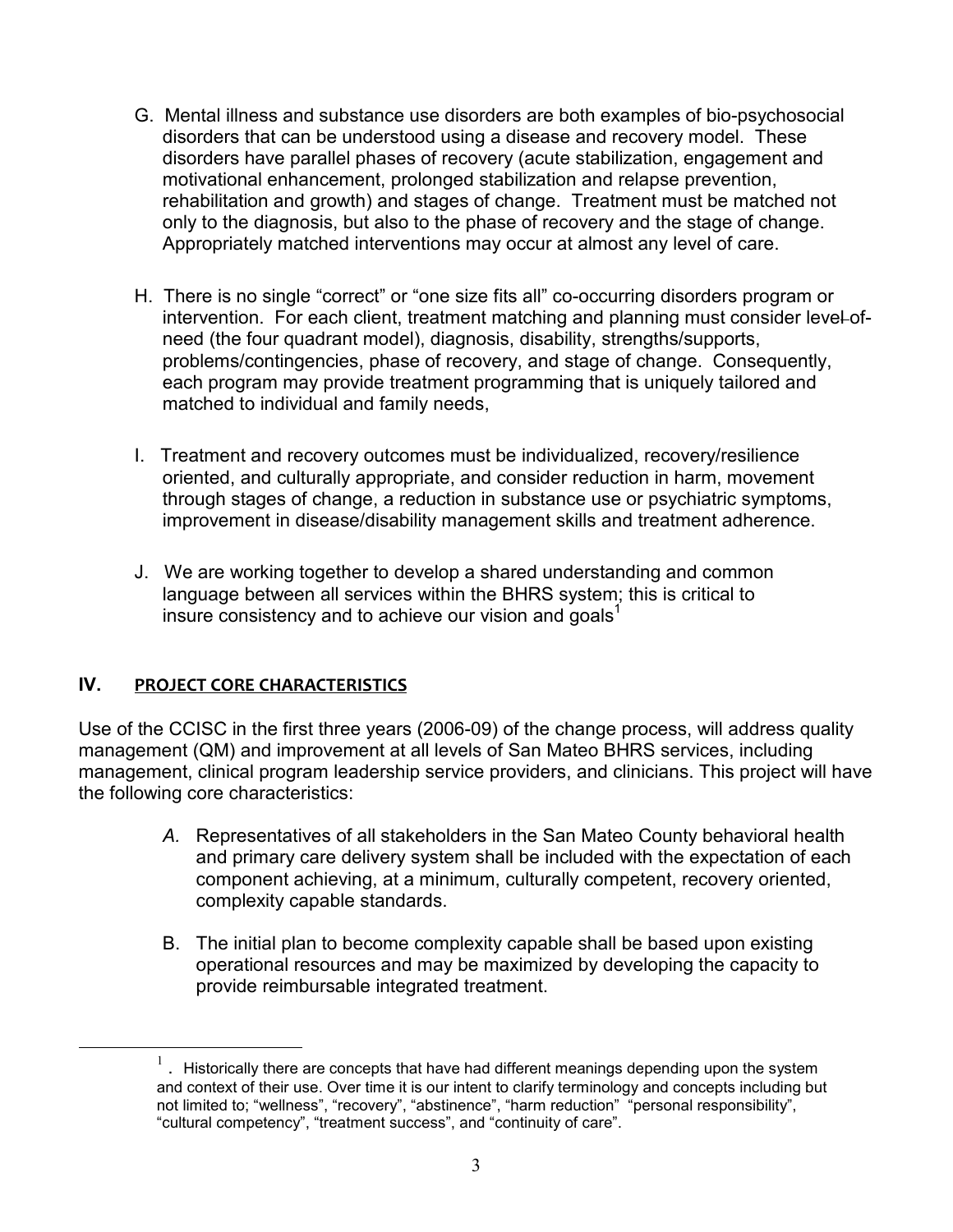- C. San Mateo BHRS will access resources for consultation, technical assistance, and training, and identify appropriate incentives for successful participation by programs and clinicians, as part of a QM process. We will promote and use the full range of culturally appropriate and recovery oriented evidence-based practices and clinical consensus best practice for individuals with psychiatric and/or substance disorders, including treatment matching. Each program will develop the capacity to provide, link to, or appropriately coordinate matched services for each of their clients. Programs will do so within the context of their existing mission and resources.
- D. The principles and practices identified in this charter are integrated with other system collaborations and strategic planning initiatives (including MHSA, AOD Services, Children and Youth System of Care, Outreach and Prevention collaborations)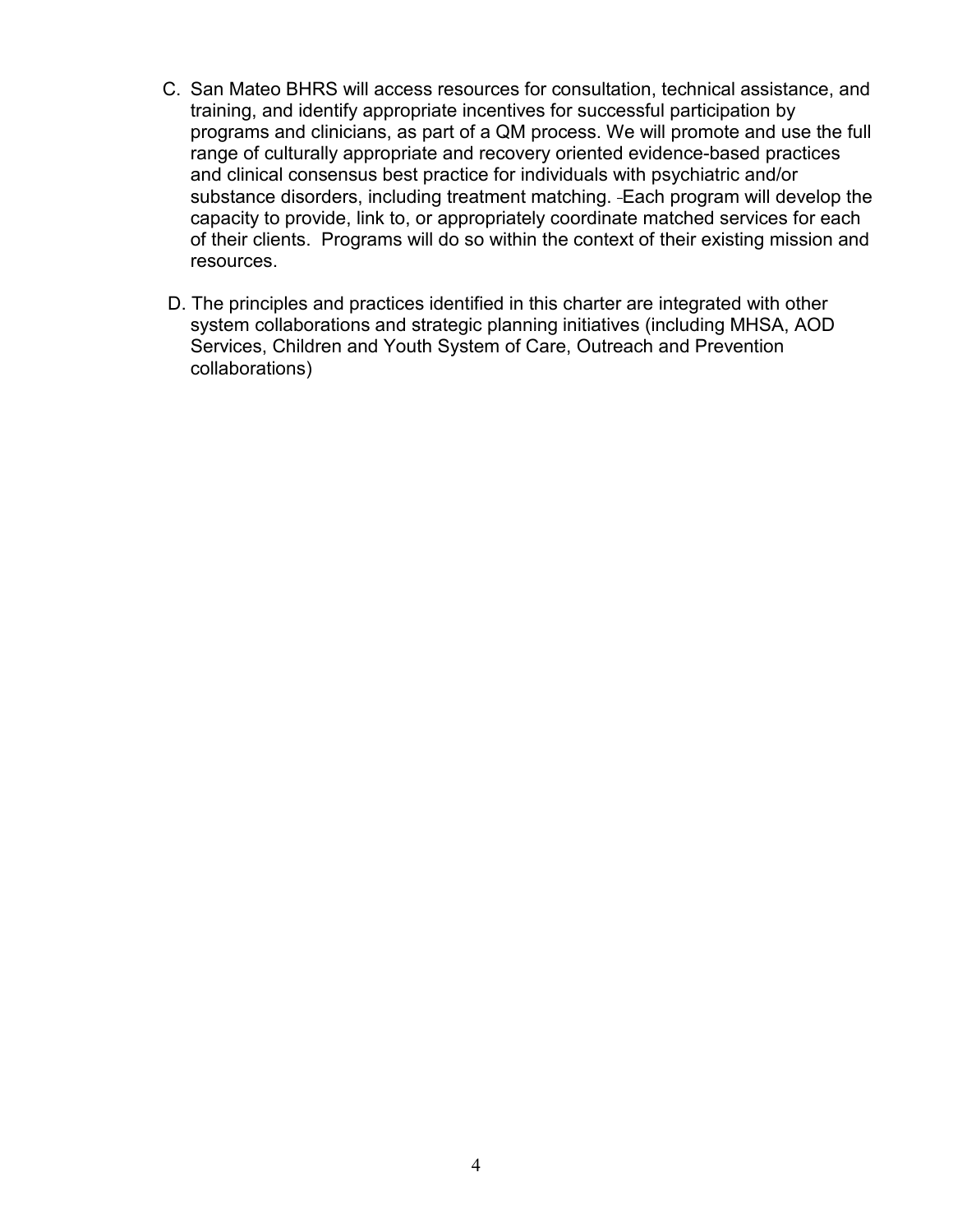# **SAN MATEO COUNTY BEHAVIORAL HEALTH AND RECOVERY SERVICES**

*Improving Service Delivery to Persons with Complex Conditions Through Systems Transformation* 

# **CHARTER DOCUMENT**  2010 Revision

COUNTY LEVEL, DIVISION LEVEL, and AGENCY LEVEL ACTIVITIES

In this section, progress concerning prior and newly identified actions will be discussed. Actions updated for 2010 will be clearly indicated, further defined, and delegated by the CCISC Steering Committee.

There will be collaborative activity between county, division, and agency personnel. Each division will create specific quality improvement activities to support CCISC collaborative quality improvement processes. Agencies will make a formal commitment, with the involvement of a board of directors, to grow to be recovery-oriented, complexity capable, cultural responsive, and to evaluate success in these endeavors through a quality management improvement process. Each agency will participate in increasing their ability to serve individuals with complex, co-occurring conditions over time.

**The CCISC Steering Committee will examine methods to increase the breadth and depth of monitoring system, program and individual progress toward CCISC goals. In the first three years of introducing the model, it was critical to engage the system and its parts in the change initiative. As the co-occurring integrated system of care has moved from "inception" to an established quality improvement expectation, it is important to embrace this change process as an essential component of quality improvement efforts, and initiate appropriate monitoring and evaluation of these efforts.** 

#### 1. **Integration of Mental Health and Alcohol and other Drug Services:**

Adopt this updated Charter Document as an official policy statement, and disseminate it in official material to its constituencies, including other agencies within each Department, MH Board and AOD Advisory Board, as well as all clinical and administrative staff. Its elements will be incorporated into official planning documents and other publications. **2010 - Since the adoption of this Charter Document in 2006, San Mateo County Mental Health and Alcohol and Other Drug Services have consolidated into Behavioral Health and Recovery Services, a single division of the Health System. As a result of this merge, the Mental Health and AOD Contractors' Associations joined forces in 2008. This formal integration has increased communication**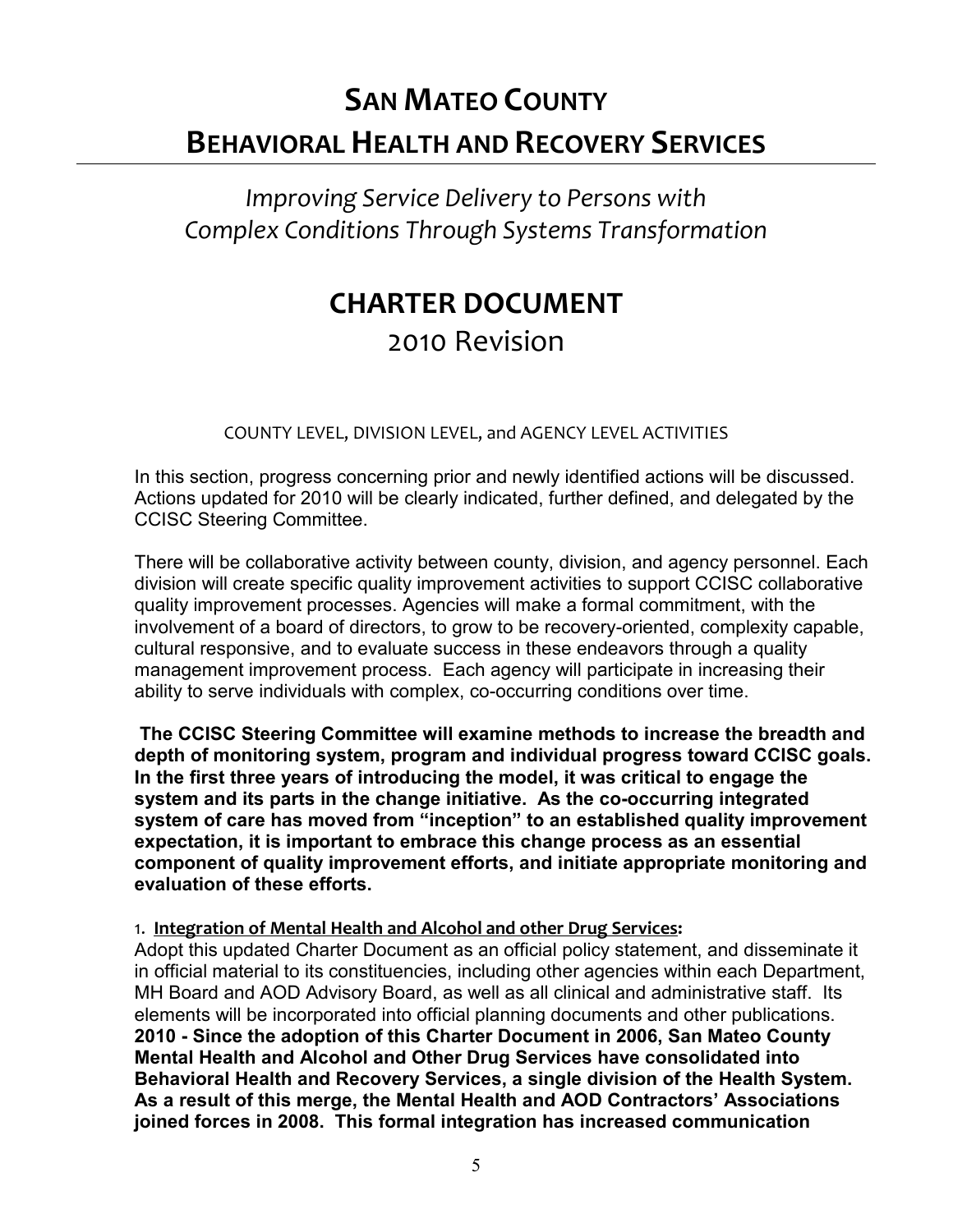**between agencies and divisions, and assisted with access to and provision of behavioral health services** 

**Progress in advancing the system transformation has occurred throughout all levels of the Behavioral Health System; however, progress is not uniform at systemic, programmatic and individual service levels. Efforts are needed to assess, support and assist groups and individuals working toward these goals.** 

**Future efforts will continue to help focus service providers on the goals of the Charter Document, and encourage increased and sustained participation by providers in the CCISC process. For example: integration of the CCISC framework into contract language, as well as into policy guiding direct-service staff.** 

#### 2. **Integrated system planning process:**

Create a Steering Committee responsible for the planning and implementation of CCISC. The Steering Committee will include representative participation from key stakeholders, including providers, consumers, family advocates, and collaborating system of care partners (e.g. San Mateo Medical Center, Probation, Child Welfare, and Homeless Services).

**2010: The CCISC Steering Committee has met regularly since 2006. While participation and involvement has been strong, it is clear that processes to update and maintain membership need to be developed. As the CCISC becomes more integrated into BHRS, the Steering Committee will strategize ways in which to bring more partners to the table, including Primary Care Medical Providers, Probation and Child Welfare, among others. In order to engage those outside our system, flexible membership in the Steering Committee will be considered. The Steering Committee will also examine ways to promote understanding of this Charter Document and to promote it among agencies, so it has a sustained and increased presence among service providers.**

#### 3. **Partnership and collaboration:**

**2010: Partnering has been determined to be an important strategy to increase engagement in systems change and to increase the promotion of integrated services. Partnering efforts have been underway fostered by change agents; as an example of partnering: BHRS staff have formed a case consult group in response to the complex needs of co-occurring individuals and families spanning multiple systems of care. Change agents have hosted two "Day of Partnering" events, widely attended by diverse provider groups, and are presently planning Day of Partnering III. Other opportunities for partnering will continue to be explored and pursued, particularly with the different workgroups, regional collaborative, and programs.** 

#### 4. **Promoting a shared vision:**

Train stakeholders on the principles of the CCISC model, and the plan to achieve countywide recovery oriented, culturally responsive, trauma-informed and co-occurring capable services and develop regular communication concerning ongoing project activities to all stakeholders.

**2010: The Change Agent cadre has disseminated much information about CCISC among their programs, and these efforts can be broadened to the larger**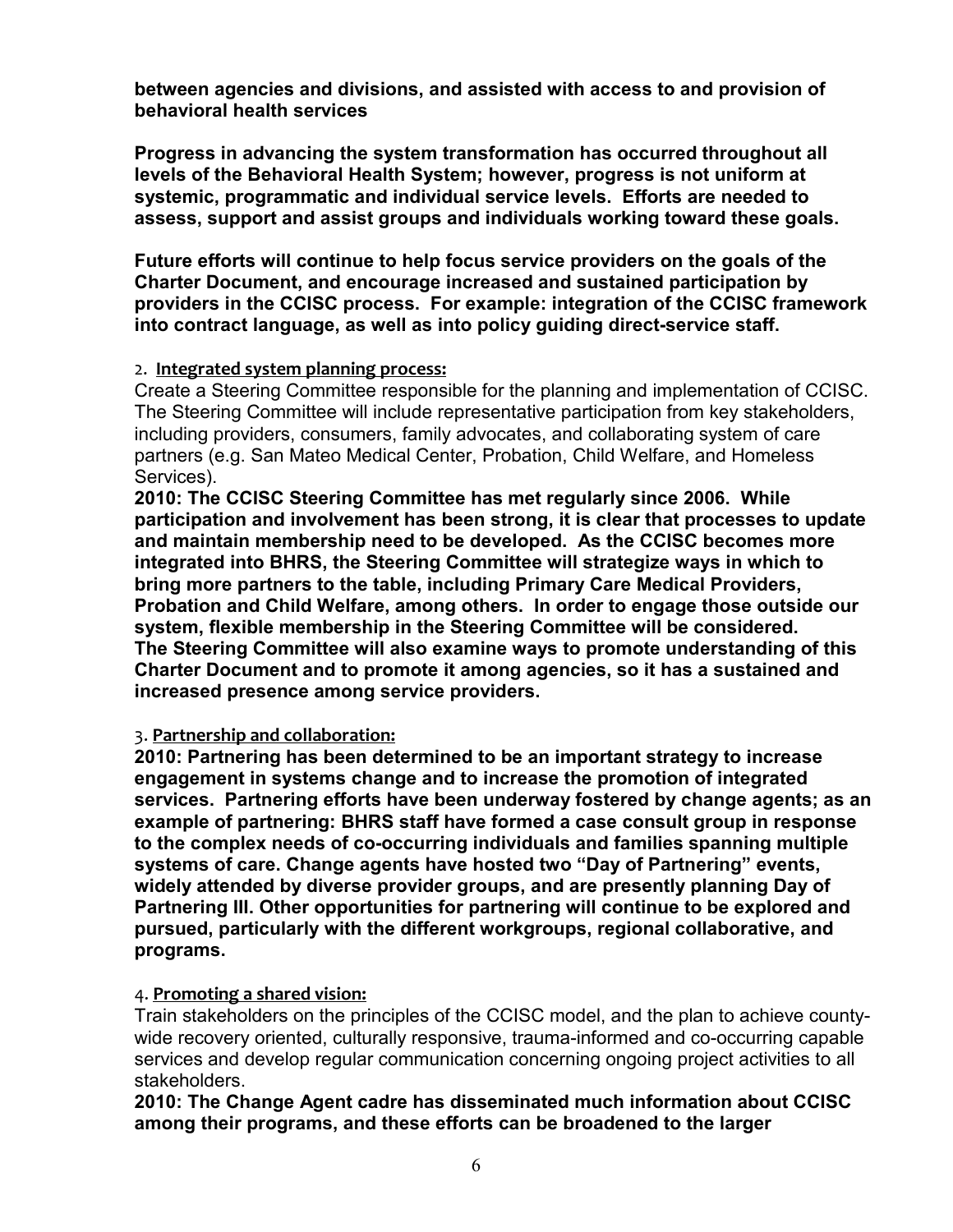**community of stakeholders, including consumer, families, employers, and schools. The change agents have a website embedded in the larger BHRS platform, and an active list serve with over 150 members. Additionally, Change Agents are consistent contributors to Wellness Matters, and have been present at large gatherings (i.e. Trauma Conference and Recovery Happens events), to publicize CCISC. These publicity and marketing efforts need to have continued support and encouragement. Additional media outlets will be identified.** 

#### 5**. Development and implementation of practice guidelines:**

Adopt a system-wide welcoming policy that is culturally appropriate, recovery and resiliency oriented, trauma-informed and provides hopeful engagement of clients and families in every setting, while removing arbitrary barriers to access.

**2010: The BHRS Welcoming Policy was adopted in February '08 and has since been widely circulated, and in many setting has become integrated into service culture. Concentrated efforts are needed to assist staff at all levels to create strategies for implementing the policy at their worksite. Good examples of program Welcoming Policies can be promoted throughout the system as successful models for other programs to emulate. Questions were added to BHRS mental health Consumer Survey to assess "Welcoming" of co—occurring clients and families. Promising examples of where welcoming can be integrated include new employee orientation training and manuals, orientation materials for consumers, literature for consumers, program mission statements, and incorporating welcoming skills into workforce and development training for all levels of staff among others.** 

**Alcohol and Other Drug Services developed Standards of Care in the fall of 2008. This collaborative effort was a valuable exercise; treatment providers throughout the county participated in researching and drafting the Standards which update and clarify basic principles of service provision, an important source for creating policy, and educating staff and the public. BHRS mental health division should integrate these substance provider standards along with similar standards used by mental health providers in a single BHRS policy that would help define job expectations, and clarify scope of practice issues within the system. This could be a helpful tool for educating the public and the community of providers regarding the provision of services in San Mateo County.** 

6. **Development of co-occurring competencies for all persons engaged in consumer care:** Organize a universal competency development process to identify core scope of practice for single trained (AOD or MH) clinicians, and to assist all clinical staff to achieve core competency in working with clients and families with complex conditions. **2010: This action item was combined with #16 from the original Charter Document: "Participate in system-wide efforts to identify an integrated scope of practice for singly trained or licensed clinical staff regarding co-occurring disorders for development of appropriate attitudes and skills." Training on Motivational Interviewing has been provided on numerous occasions to all levels of staff, however, this is an area which needs continual attention. The CODECAT EZ, which determines individual competencies, was released in winter 2009. Training on using this assessment tool has been initiated among Change Agents and Supervisors. This assessment tool identifies areas of provider competency**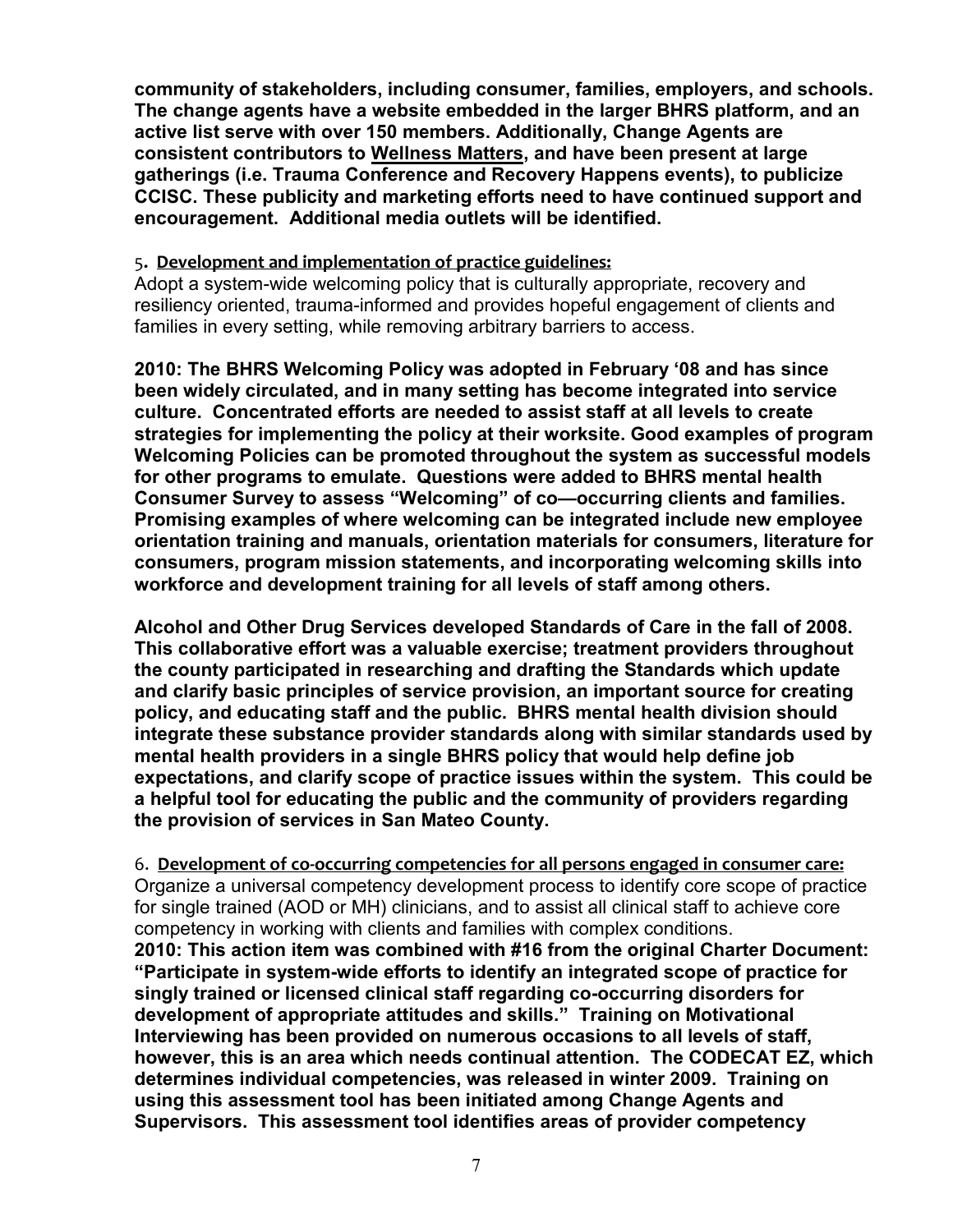**development that require additional training. The CODECAT EZ helps identify scope of practice determinants for clinicians trained in either AOD or MH; training recommendations can be taken to Workforce Development and Education Committee.** 

### 7. **Supporting active participation with incentives:**

Encourage and create incentives for agency and program participation in 2006 in order to gradually increase expectations for providers to be welcoming, recovery oriented, trauma-informed and culturally competent, and to perform universal screening, identification, and data capture of co-occurring disorders; to engage in recovery oriented, stage specific person centered and family centered integrated assessment and recovery planning; and to move concretely toward attainment of complexity capability, as part of management performance expectations in future years.

**Update 2010: The Steering Committee will continue to explore creative opportunities to promote agencies actively working on CCISC development. Examples may include: featuring agencies that have made substantial progress in Wellness Matters or other media.(e.g. websites) in order to provide inspiration and models for success for others to emulate.** 

#### 8. **Creating a funding plan within Utilization of existing resources:**

Support flexibility and creative use of existing resources and services across systems that accurately match the needs of complex populations. Clarify how mental health and substance abuse programs can most efficiently use existing funding and maximize reimbursement opportunities to support the provision of integrated treatment, and how clinicians can document attention to integrated needs within each service code through issuing interpretive guidelines for existing regulations and policies.

**2010 Update: Specialty Mental Health Medical Policy has been created and is intended to increase diagnosis of and billing for COD. Other efforts are currently underway to maximize resources: reviewing options to bill for co-occurring services via Care Advantage, considering options for billing for screening, and use of Drug Medi-Cal.** 

#### 9. **Address and Improve Systems Monitoring:**

Facilitate the use of the Co-morbidity Program Audit and Self-Survey for Behavioral Health Services (COMPASS) throughout the county provider system and in contracted provider systems, to organize a baseline assessment of co-occurring capability throughout the system.

**2010 Update: CCISC Program Reporting Form is currently being used to collect early engagement and activity: adopting a Welcoming Policy, completing COMPASS, counting COD consumers; identifying program Change Agents and creating an Action Plan. The results of this survey will be used in the current fiscal year's Outcome Based Management reports to determine quality improvement goals concerning improving care for consumers and families with co-occurring disorders (COD). Such efforts need to be expanded and utilized to measure other aspects of progress, such as competency development, and access to integrated services. Efficient collection of results continues to be a central concern, and will need ongoing review to strategize the best methods for disseminating and collecting results.**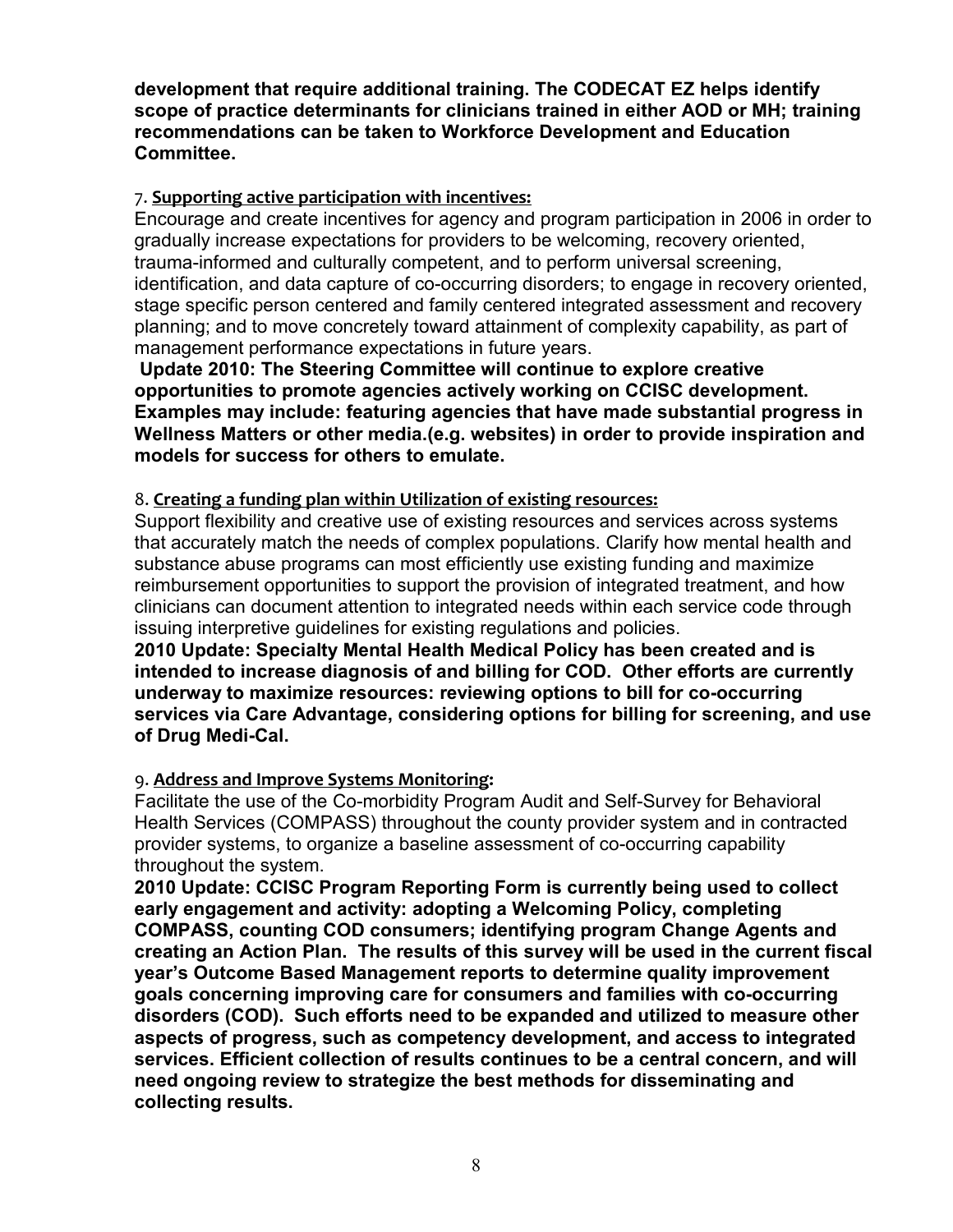#### *Companion or modified tools for recovery orientation, cultural competency at the system level will be introduced as they are developed*

#### 10. **Tracking system level outcome measurements:**

Utilize the CCISC Outcome Fidelity and Implementation Tool (**CO-FIT 100)** as a system tool for measuring progress with CCISC implementation. Steering Committee completed first Co-FIT Spring of 2007.

**Steering Committee will complete the CO-Fit every other year. Will consider other systems (e.g. Youth and Adult SOC), which could further benefit from using this tool to help determine viable pathways for system integration.** 

*Companion or modified tools for recovery orientation, cultural competency at the system level may be introduced as they are developed or become available.*

#### 11. **Continuous quality improvement development:**

Develop Quality Improvement Plans, and training activities based on COMPASS and Co-Fit 100 results, with measurable objectives at the department/division management, program services, clinical practice, clinician competency and client satisfaction/outcome levels.

**2010 Update: Currently, individual agencies are completing CCISC Action Plans (Continuous Quality Improvement Plans) based on their COMPASS results. The expectation of the completion of such plans needs to be reinforced; compliance mechanisms and incentives for completion need to be developed.** 

#### 12. **Tracking clinical client outcomes and prevalence:**

Develop a plan to collect information that will track clinical process and outcomes including provisions for the collection of tool scoring and QI plans as well as the collection of baseline and time sequenced data on the recognition of the prevalence of co-morbidity in the population served.

**2010: San Mateo BHRS is engaged in system wide data improvement activities to support this process***.* **The implementation of E-Clinical will assist in this regard as an integrated assessment, which will lead to more accurate data collection. Beginning in FY 09/10, the outcomes of initial CCISC Program Reporting Form collection will be used in annual Outcome Based Management reports. This is a critical first step toward systemic data tracking for CCISC outcomes, which needs to be further developed.** 

#### 13. **Infrastructure and support for Change Agents:**

Offer system wide consultation, training (including identification of a team of change agents or champions to assist with clinical practice development) and technical assistance to programs and clinicians participating in the initiative through a top-down, bottom-up partnership in which change agents in each program work in partnership with leadership to effect change.

**2010 Update: A strong Change Agent cadre has been developed. Presently, the challenge is to empower Change Agents to participate in the CCISC quality improvement process with ongoing attendance and visible representation in systems of care. Change Agent representation from any given agency can be rotated at monthly meetings.**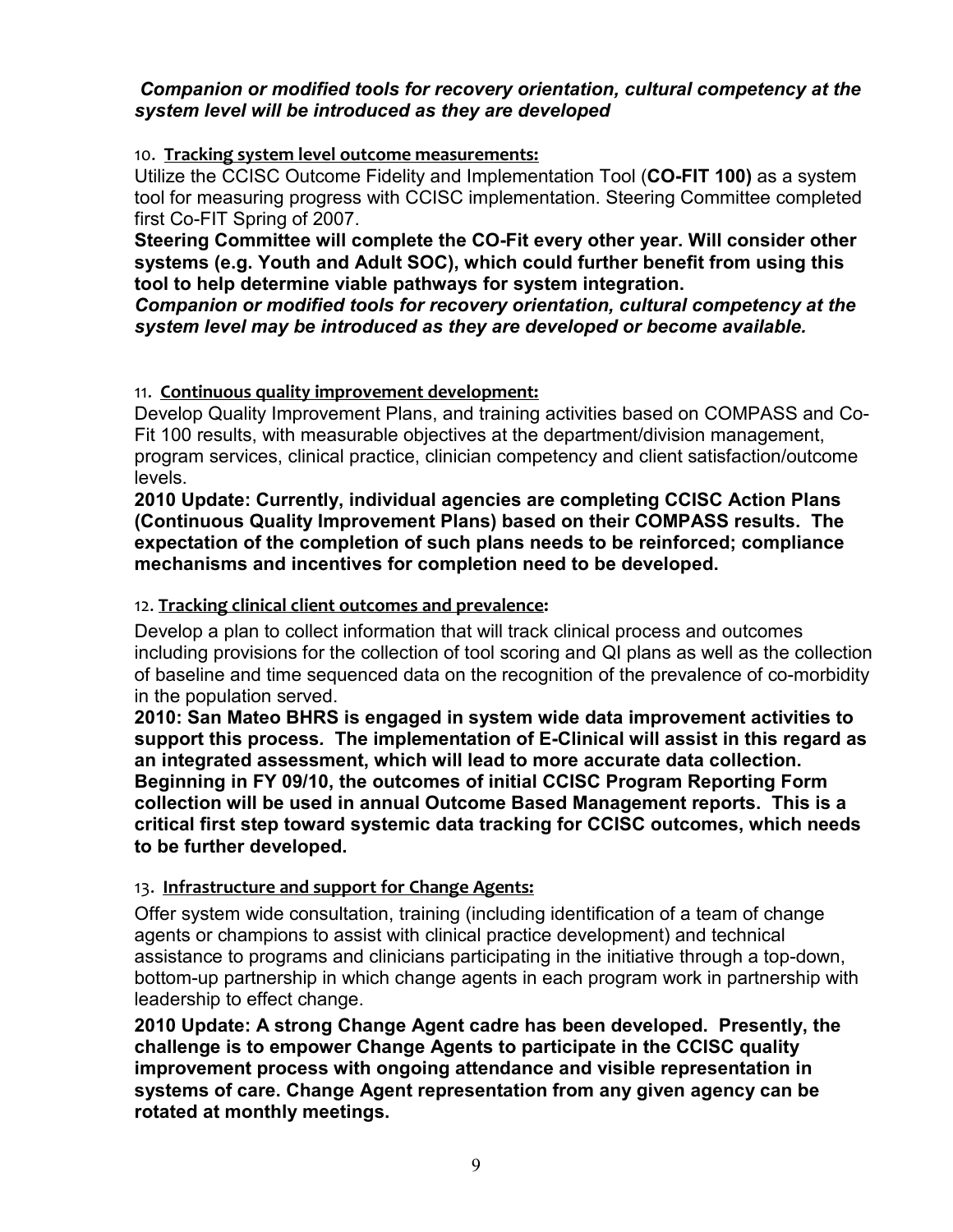**The Change Agent Trauma-Informed Services Workgroup Learning Collaborative formed in 2008 as a response to the need and request of both MH and SA providers for trauma training and skills and has developed a 3 hour broad-based trauma presentation applicable to all levels of staff: 'Trauma 101: Understanding trauma for a trauma-informed system of care' In May 2009 a Trauma Conference featuring Stephanie Covington and gender specific trauma treatment was held at the South San Francisco Conference Center for 350 people. The Trauma Conference Coalition is currently planning the 2nd Annual Trauma Conference 'Practice is Progress: Expanding skills in trauma work' to accommodate 500 providers, consumers and family members on May 12th 2010.** 

**Ongoing efforts are needed to support Change Agents with technical assistance and training to bring to their programs in collaboration with the Change Agent leadership team (CARE) and others Another goal for the current period is to encourage the involvement of Change Agents from other systems, such as Human Services, Primary Care, and Probation to represent principles and values of front line service delivery and service recipients in the system planning and implementation process. This might involve different recruitment strategies, which have yet to be identified and explored for their efficacy.** 

## 14. **Promoting psychiatric medical staff participation as an essential component of the transformative quality improvement process:**

Involve multidisciplinary leadership, including physicians, in the project from its inception, and develop a mechanism for clinical and psychopharmacology practice guideline development for treating persons with complex conditions, and for providing the training necessary for clinicians, interns, and residents to develop the skills and competencies critical to supporting this initiative.

**2010 Update: Steps have been taken to involve MD leadership as well as others, yet this is an area that needs further attention in order to communicate the systems perspective to physicians not yet involved in the CCISC process. To date, psychopharmacological guidelines have been distributed to BHRS physicians, the BHRS Medical Director is collaborating with AOD agencies to identify ways to integrate medicine into AOD treatment, and MDs have been provided ongoing training on co-occurring disorders and best medical practices for working with clients with COD. Will continue to assess primary care needs re: CCISC engagement through partnering with MD providers and leadership.** 

#### 15. **Increasing access to services:**

Develop a process to review and update authorization and eligibility processes for individuals with co-occurring issues who do not necessarily meet specialty MH or AOD eligibility criteria to insure this population is adequately served.

**2010 Update: This issue needs to be addressed. Change Agents have begun work with the BHRS Access Team, partnering to provide a Skills Based orientation group to potential system clients. Other areas of focus include: wet/damp/dry housing continuum based on the work of the Housing Change Agent Workgroup; and a formal process to establish a welcoming, integrated, urgent and routine access system. Additionally, a project is underway for entry re-design of BHRS**